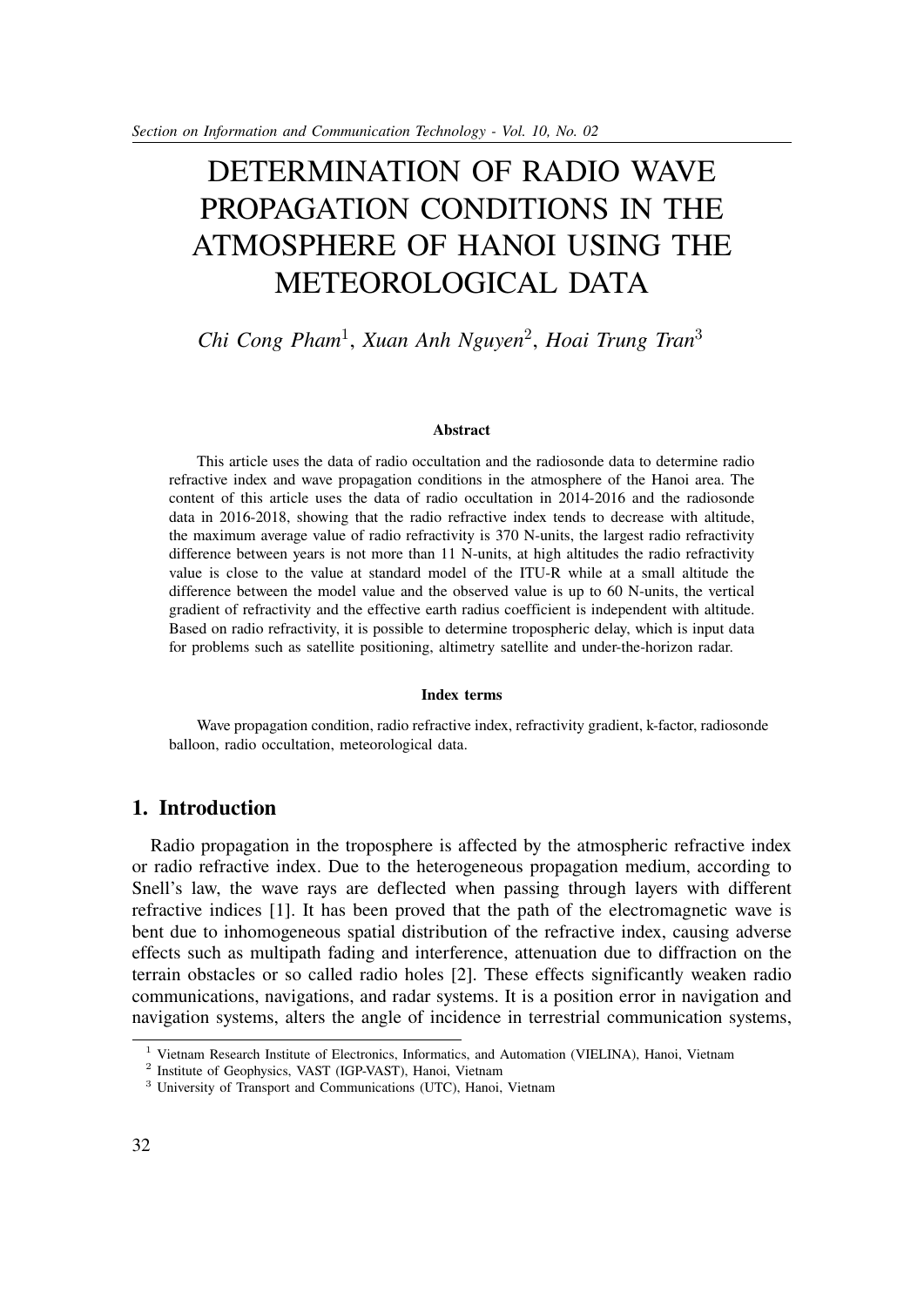and changes the radar system's coverage. For line-of-sight communication systems, earth curvature and radio refraction affect the minimum antenna height and communication path distance; the effects of refraction are mainly in the first Fresnel zone. Due to atmospheric refraction phenomena such as super-refraction, ducted refraction can propagate waves over long distances. The transmission of tropospheric scattering waves, when electromagnetic waves encounter a medium with the radio refractive index heterogeneity and a change close to the wavelength, is also studied for applications in military communications.

Research on the refractive index is applied in using a satellite navigation system [3]. Accordingly, the troposphere causes signal delay, affecting positioning errors from 2.5-25 m (this does not take into account the wave direction that changes when *N* changes on the transmission line). An atmospheric model or direct observation data of the refractive index is required to correct this troposphere error [4]. By obtaining refractive index data from radiosonde balloon data, cosmic data will improve accuracy when determining the receiver's position in the satellite positioning problem. Due to the direct data from Hanoi, the accuracy is higher than using the global average model of ITU-R.

The tropospheric refractive index data also applies to satellite altimetry. Today satellite altimetry such as Sentinel is a powerful and fascinating Earth Observation technique that is of great importance in several applications such as measuring topographic elevation on the ground, studying level changes such as mean sea level (an important indicator of climate change), observing the melting of continental ice sheets. The article [5] presents an overview of the effect of the troposphere on the signal of the satellite altimetry, that is, the tropospheric Path Delay (PD) and the corresponding corrections. The requirement for refractive index (to determine tropospheric delay) is very high to ensure the requirements of the growing applications of satellite altimetry from 0.01-0.03 m. Having the correct rule of refractive index in Hanoi improves the correction of satellite altitude data here. In addition to the above applications, other applications are using atmospheric refractive index such as transmitting waves using radar below the horizon; the problem of determining the orbital position of the satellite from the ground station; problems in atmospheric and climate physics such as turbulent motion in the atmosphere, atmospheric microphysics, radiation balance studies, etc.

When considering the radio wave propagation conditions in the atmosphere, first, it is necessary to determine the radio refractive index and its spatial distribution, which is the fundamental parameter that must be the foundation for the researches about future transmission conditions. The radio refractive index can be determined by two methods of direct measurement and indirect measurement. The indirect measurement method through atmospheric parameters such as pressure, temperature, and humidity has the advantage of determining the refractive index in a wide range, using previous remote sensing results by satellites, radiosonde balloon, ... although the accuracy is not equal to the direct method by refractometer [6], [7]. The indirect measurement method is used in this research content. Research results on radio refractive index models are shown in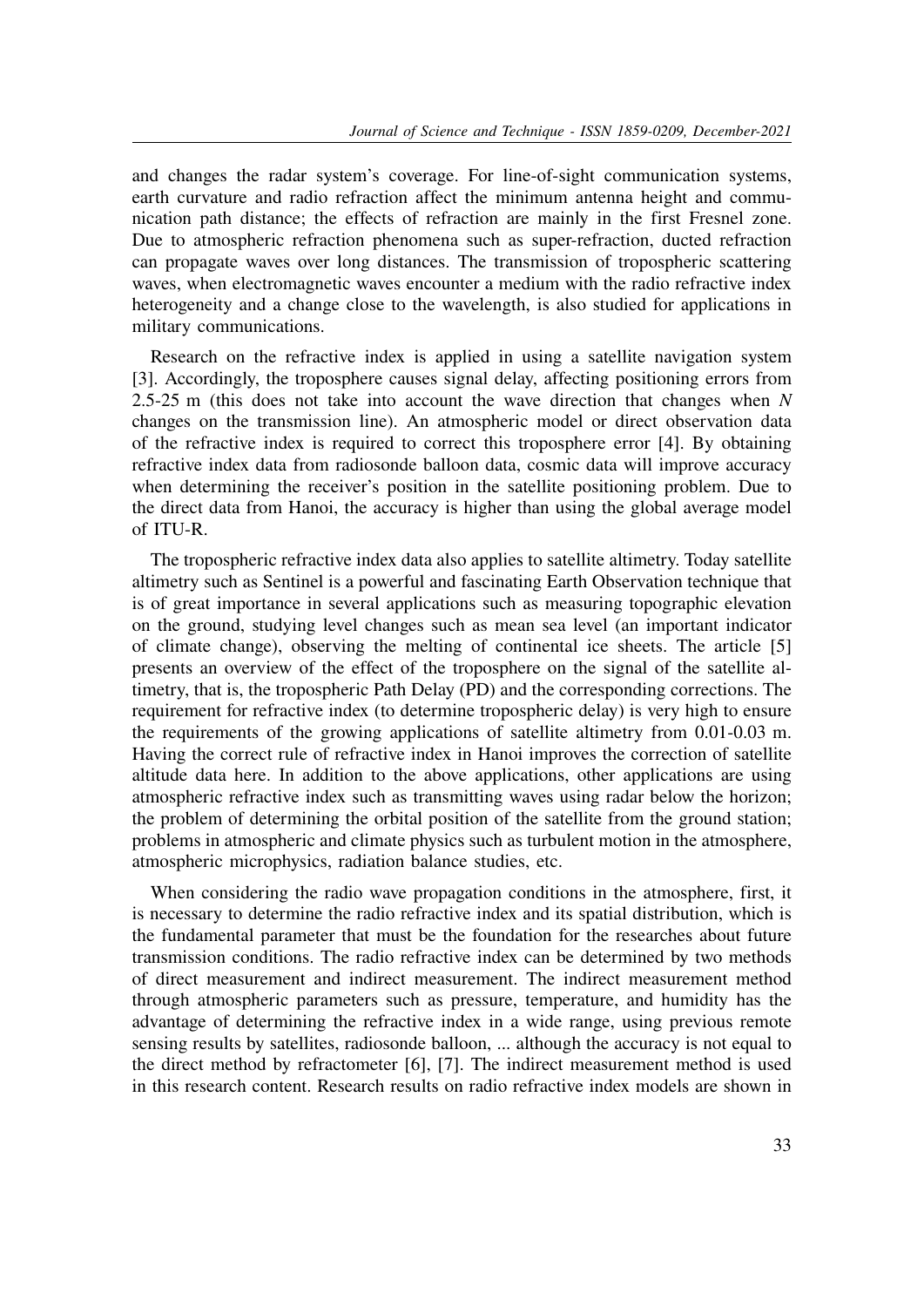different versions of ITU-R recommendation and the last one, No. P.453-14 [8]. Some experimental research results determine the radio refractive index by indirect methods as in [9], [10], [11], or using radiosonde balloon data to determine the range of variation of refractive index and k-factor [12], the study of ducted refraction conditions [13] and study of anomalous propagation conditions affecting weather radars [14].

Hanoi area is located around latitude  $21.01\textdegree N$  and longitude  $105.80\textdegree E$ , with a tropical monsoon climate. The article shows the accuracy of the ITU-R refractive index model and the radio wave propagation conditions in the atmosphere of Hanoi area, using the radio occultation data of the COSMIC satellite in 2014-2016 simultaneously and radiosonde balloon data for the years 2016-2018 based on determining the radio refractive index by indirect method.

#### **2. Theoretical background**

#### *2.1. Determination of atmospheric parameters*

The atmospheric radio refractive index *n* is defined as the ratio of the propagation speed of an electromagnetic wave in a vacuum (or free space)  $c_0$  to the speed of wave propagation in a matter medium *c* according to the formula [1]:

$$
n = \frac{c_0}{c} \tag{1}
$$

The radio refractive index *n* has a value very close to 1, so in practice, radio refractivity *N* is often used. It is calculated through *n* according to the formula [7], [8]:

$$
n = 1 + N \cdot 10^{-6} \tag{2}
$$

The radio refractivity *N* can be determined through pressure, temperature, and humidity according to the formula [7], [8]:

$$
N = 77.6 \frac{P}{T} - 5.6 \frac{e}{T} + 3.75 \cdot 10^5 \cdot \frac{e}{T^2}
$$
 (N-units) (3)

where *P* is total atmospheric pressure (hPa), *e* is water vapor pressure (hPa), *T* is absolute temperature  $(^{\circ}K)$ .

The results in [7] have shown that, assuming the relative humidity is 60%, the pressure is 1013 mbar and there is no error in the equation for *N*, equation (3), then the measurement error of *N* from surface weather observations increases with temperature from  $\pm 0.38$  N-units (-50°C) up to  $\pm 2.83$  N-units (+40°C) with errors in pressure ( $\pm 1$  mbar), temperature ( $\pm 0.1$ °C), relative humidity ( $\pm 1\%$ ).

The vapor pressure  $e$  (hPa) can be calculated through the relative humidity  $H$  (%) and the saturated vapor pressure  $e_s$  (hPa) according to the formula [8]:

$$
H = 100 \cdot \frac{e}{e_s} \tag{4}
$$

34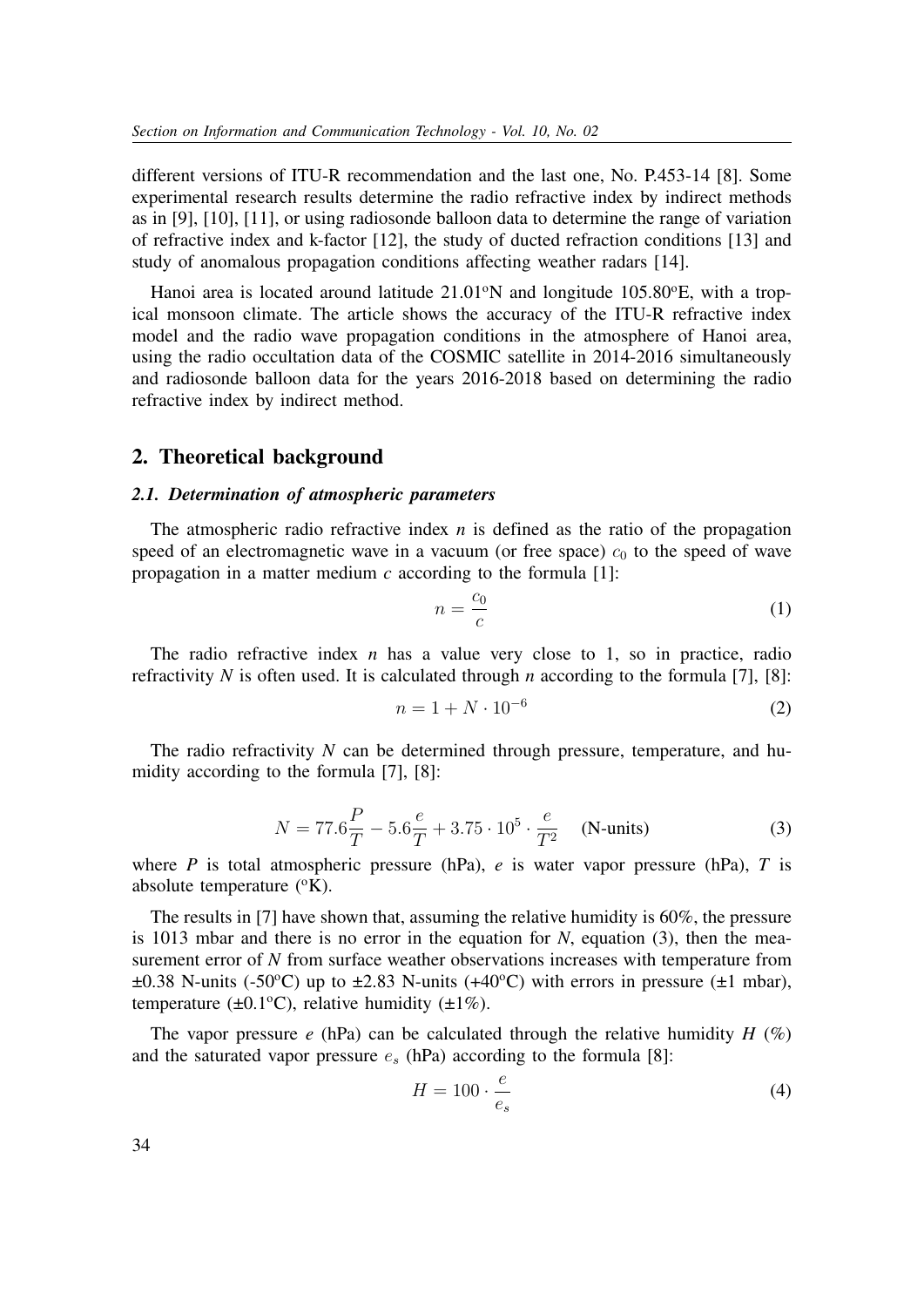According to Recommendation ITU-R No. P.453 [8], the saturated vapor pressure  $e_s$ (hPa) depends on the Celsius temperature  $t$  ( $\rm ^{o}C$ ) and the total atmospheric pressure *P* (hPa) according to the formula:

$$
e_s = 6.1121 \cdot EF \cdot exp[\frac{(18.678 - t/234.5)t)}{t + 257.14}]
$$
\n(5)

$$
EF = 1 + 10^{-4} [7.2 + P \cdot (0.0320 + 5.9 \cdot 10^{-6} \cdot t^2)] \tag{6}
$$

Also in [8], the reference profile used to calculate the value of the radio refractivity  $N_s$  at the earth's surface according to  $N_0$  is as follows:

$$
N_s = N_0 \cdot exp(-\frac{h_s}{h_0}) \tag{7}
$$

where  $h_s$  (km) is the surface elevation above sea level.  $N_0$  and  $h_0$  are reference values of refractivity and altitude, which can be determined statistically for different climates. For reference purposes a global mean of the height profile of refractivity may be defined by  $N_0 = 315$  N-units,  $h_0 = 7.35$  km.

Wave rays when traveling in the troposphere of the atmosphere will be bent due to the phenomenon of refraction, the curvature of the wave ray is highly dependent on vertical gradient of the radio refractive index. The curvature of the wave ray has a positive value when the atmospheric refractive index decreases with altitude *(dn/dh < 0)*, the wave-ray trajectory has a downward concave surface and is called positive refraction. The curvature of the wave ray has a negative value in the opposite case  $(dn/dh > 0)$ , the wave-ray trajectory has an upward concave surface and is called negative refraction. The case if  $dn/dh$  is constant then the ray trajectory will be an arc [1], [7].

For the effect of atmospheric refraction, the commonly used method considers the wave ray propagating along a straight path not on the spherical surface of radius *a* but on a hypothetical sphere of radius  $R_e$ . The effective earth radius coefficient *k* (*k*-factor) is defined as the ratio of the effective radius  $R_e$  or the radius equivalent to the actual radius of the earth  $a, k = R_e/a$ . Then the condition to switch the straight wave ray model is approximated by the formula [7]:

$$
\frac{1}{ka} = \frac{1}{a} + \frac{dn}{dh} = \frac{1}{R_e}
$$
\n<sup>(8)</sup>

where *a* is the actual radius of the earth, and  $R_e$  is the effective radius of the earth.

Thus, from (8) the effective earth curvature  $1/R_e$  when the wave passes through the lower layer of the earth's atmosphere, depends on the rate of change of the atmospheric refractive index with altitude. Taking the actual radius of the earth  $a \approx 6370$  km, the coefficient  $k$  is approximately calculated according to the formula  $[12]$ ,  $[15]$ :

$$
k \approx \frac{1}{1 + \left(\frac{dN}{dh}\right) / 157} = \left(1 + \frac{G}{157}\right)^{-1} \tag{9}
$$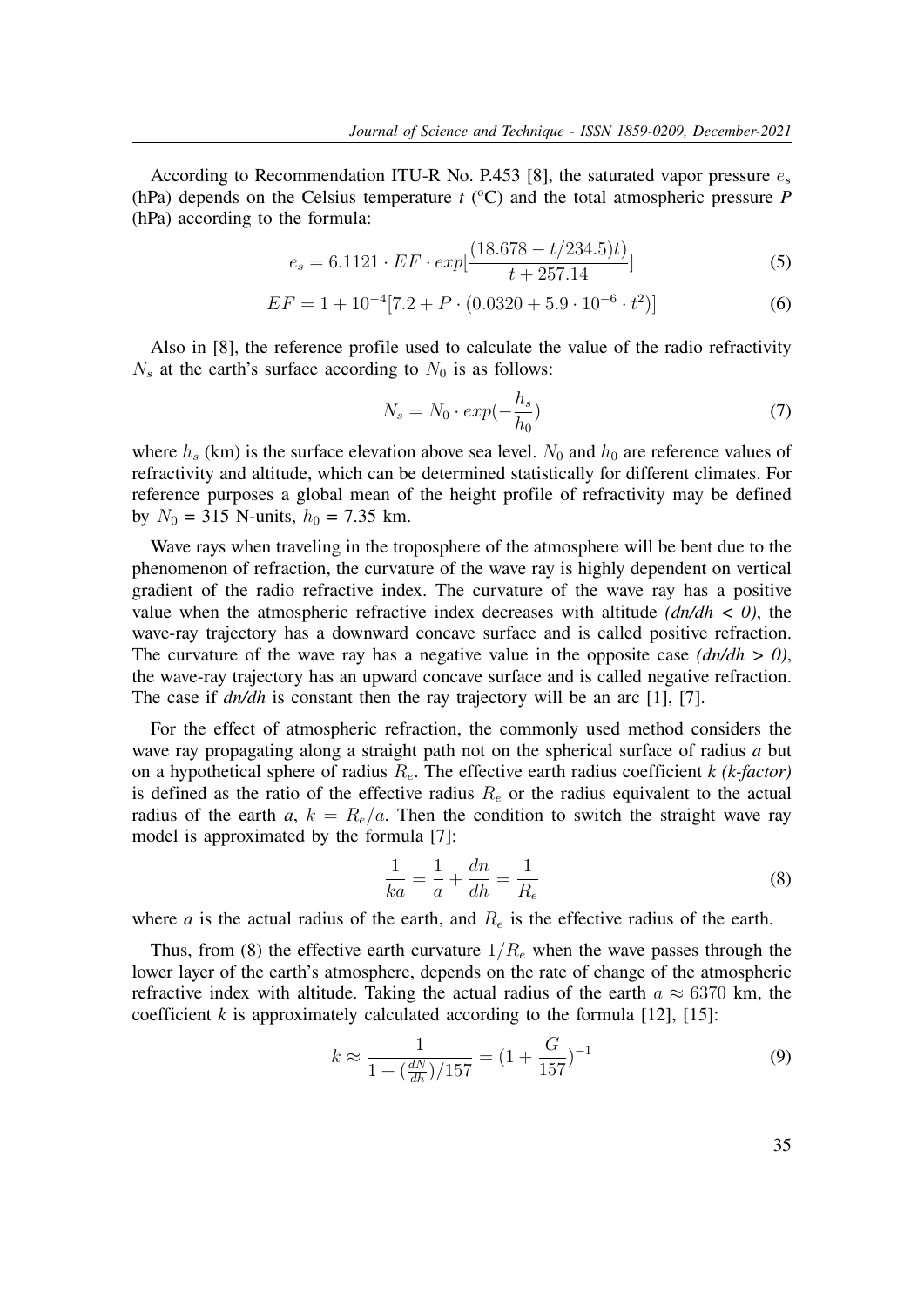where  $G = dN/dh$  is the variation of radio refractivity with altitude or vertical gradient of radio refractivity, at the earth's surface there is  $G \approx -39$  N-units/km, then  $k \approx 4/3$ wave rays will propagate under normal refraction conditions or standard atmosphere.

Because atmospheric pressure and water vapor decrease rapidly with altitude, while temperature decreases slowly with altitude, so the radio refractive index depends on altitude and usually decreases with increasing altitude. When studying ducting refraction [1], [7], [8], the modified refractivity is called the refractive modulus, denoted by *M* (M-units) in the flat earth model; parameter *M* depends on both *N* (N-units) and altitude *h* (km). The refractive modulus *M* is used in computer ray-tracing software to analyze the phenomenon of ducting refraction. Other parameters are also used, such as *A*, *B* also calculated from *N* for radio meteorology [7].

#### *2.2. Effect of atmospheric parameters on wave propagation*

The curve shows the relationship between *k* and *G*, according to formula (9), as shown in Fig. 1. At  $G = -39$  N-units/km,  $k = 4/3$  is the average atmospheric condition of the earth's surface. That's why called standard atmosphere or normal atmosphere. With *G*  $= -157$  N-units/km,  $k = \infty$ , then the curvature of the wave ray is equal to the real curvature of the earth; the wave ray trajectory is parallel to the spherical ground. In the case of  $G < -157$  N-units/km  $(k < 0)$ , the ray spreads, the radio waves are "trapped" like waveguides in the space between the earth's surface and/or the layers in the lower atmosphere. The curvature of the wave rays is greater than the real curvature of the earth. When  $G > -157$  N-units/km ( $k > 0$ ), the ray curvature is always less than the real curvature of the earth.



*Fig. 1. The dependence between the effective earth radius coefficient and the variation of radio refractivity with height*

The corresponding values of *G* and *k* commonly used to compare each other are *G = 314* (*k = 0.33*), *157 (0.5)*, *0 (1)*, *-157* (∞), *-314 (-1)*. Otherwise, the *k* and *G* values will be  $k = 1$  ( $G = 0$ ),  $4/3$  (-39), 2 (-79),  $\infty$  (-157), < 1 (> 0), respectively.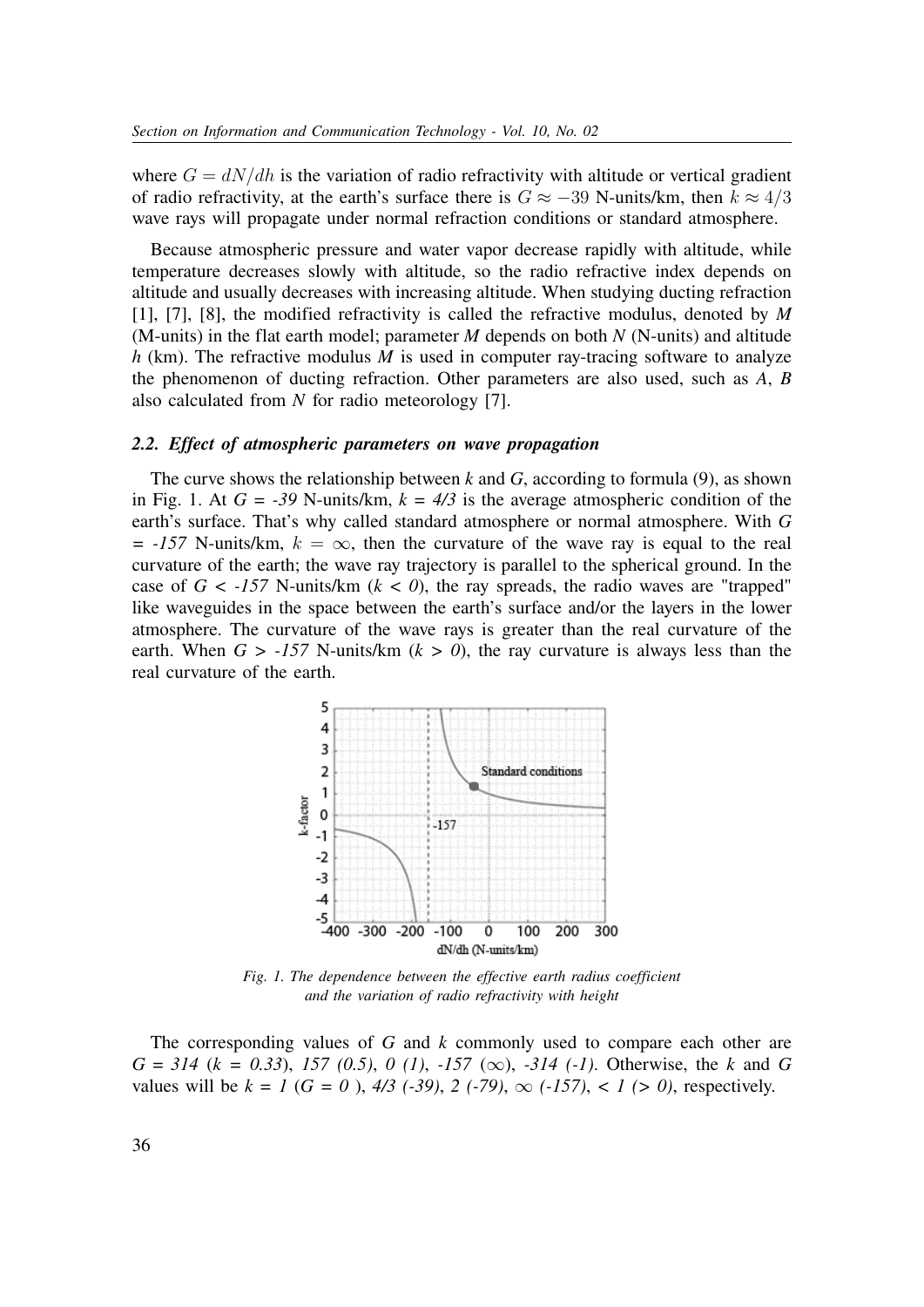Since the atmospheric parameters are pressure, temperature and humidity constantly change, resulting in a time-varying coefficient *k* (or *G*). Fig. 2 shows wave propagation in the atmosphere with different *k* coefficients, specifically with  $k = 1$ , that is, no atmospheric refraction, straight wave propagation;  $k > 1$ , the wave has a downward concave surface with an increasing curvature as the *k* increases and is smaller than the actual curvature of the earth;  $k < 1$ , the wave ray has an upward concave surface [1], [16].



*Fig. 2. Wave rays are bent under different atmospheres conditions (wave propagation with different k-factors)*

The factor *k* indicates that the state of the atmosphere affects the trajectory of the ray and is often used to classify different types of refraction [17], [18]. These are subrefraction, standard refraction, super-refraction, and ducting refraction. Specifically as follows:  $k = 4/3$ , propagating in standard or normal atmospheric conditions, with the curvature of the ray less than the actual curvature of the earth;  $0 \lt k \lt 4/3$ , subrefraction conditions, wave-ray curvature less than in normal atmospheric conditions, or even concave upward  $(k < 1, G > 0)$ ;  $+\infty > k > 4/3$ , super-refractive condition, the wave ray is bent downward to the ground and reflected on the ground with the curvature of the wave being more significant than the curvature when traveling in the standard atmosphere, but still less than the actual curvature of the earth;  $k = \infty$ , the wave's trajectory is parallel to the spherical ground, the curvature of the wave is equal to the actual curvature of the earth so that it can be propagated beyond the horizon;  $-\infty < k < 0$  in ducted refraction conditions, the curvature of the wave rays is greater than the actual curvature of the earth.

The ITU-R recommendations indicate that the coefficient *k* is generally in the range  $4/3 > k > 0.42$  [12]. In the range  $4/3 > k > 0.4$ , based on the *k* coefficient, it is possible to know how the wave propagation conditions are with weather and terrain [16], [19], as shown in Table 1.

An analytic study for the effect of antenna height on line-of-sight VHF/UHF communications coverage distance [19], show that with the coefficient  $k = 4/3$  having the most significant coverage,  $k = 0.45$  has the smallest coverage, with values of k in the range  $0.45 < k < 4/3$  will have a coverage area proportional to the *k* and lie between the two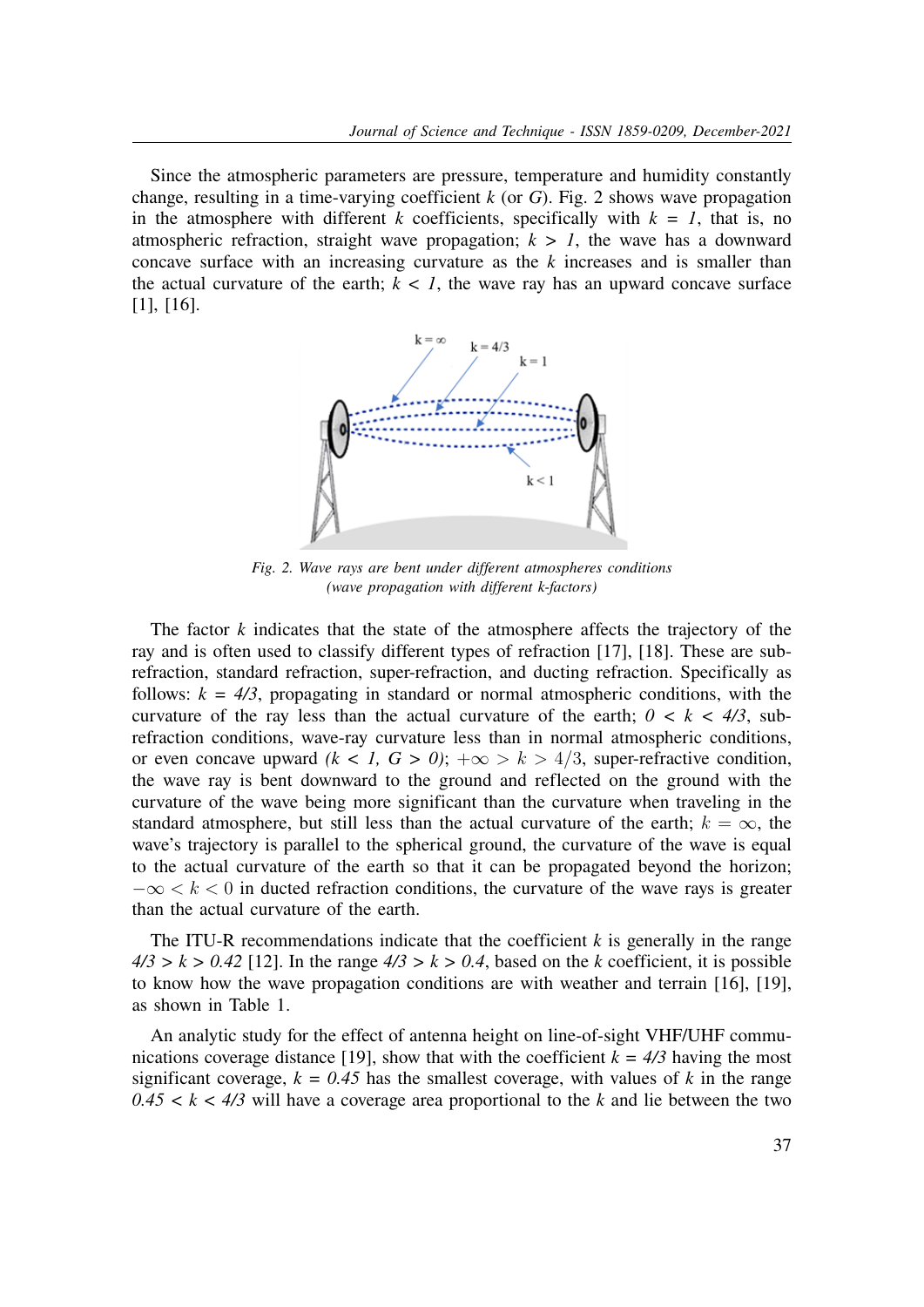| k-factor    | <b>Propagation</b> | Weather                    | <b>Terrain</b>            |
|-------------|--------------------|----------------------------|---------------------------|
| 4/3         | perfect            | standard atmosphere        | temperate zone, no fog    |
| $1 - 4/3$   | ideal              | no surface layers, fog     | dry, mountainous, no fog  |
| $2/3 - 1$   | average            | substandard, light fog     | flat, temperate, some fog |
| $1/2 - 2/3$ | difficult          | surface layers, ground fog | coastal                   |
| $0.4 - 1/2$ | bad                | fog moisture, over water   | coastal, water, tropical  |

*Table 1. k-factor guide*

above coverage areas. This result is the same as in the ITU-R No. P.530 recommendation [20] based on the transmission path measurements in the temperate continental climate [21], when considering the effect of the coefficient  $k_e$  on the propagation distance in the line-of-sight communication system, which is the range  $1 > k_e > 0.5$ , the propagation distance is proportional to the coefficient  $k_e$ . With  $k_e$  defined as the value of k, which is exceeded 99.99% of the time.

Thus, by determining the coefficient  $k$ , the atmospheric refraction pattern and the direction of the wave can be determined. Especially in most cases of  $k$  ( $0 < k < 4/3$ ), the coverage areas propagation characteristics can be predicted in different weather and terrain conditions.

### **3. Materials and methods**

A radiosonde balloon is a type of balloon used to carry equipment that measures various atmospheric parameters and transmits them by radio to a ground receiver. Modern radiosondes measure or calculate the following variables: altitude, pressure, temperature, relative humidity, wind (both wind speed and wind direction), cosmic ray readings at high altitude and geographical position (latitude/longitude). The balloon can be tracked by radar, radio waves, or using a global positioning system to obtain wind data. The height of the balloon can be adjusted by the amount of air injected into the balloon. The balloon can reach a height of 25-35 km or more depending on weather conditions; the range can reach hundreds of km depending on wind speed. The time of day when the balloon is released, the number of atmospheric observation parameters and data sharing complies with the World Meteorological Organization regulations (WMO).

In Hanoi, the radiosonde balloons are released twice a day at 00Z (+7GMT) and 12Z (+7GMT). Day data collected and saved are two files with CSV format corresponding to the two above times. Daily data is stored in the folder of each month; month data is stored in each year's folder. Statistics for the period 1990-2020 are shown in Table 2. This is the meteorological observation data of Noi Bai airport (code VVNB), which can be found in [22].

In each data file are records containing information about altitude (*HGHT*), pressure (*PRES*), temperature (*TEMP*), relative humidity (*RHLH*), and some other meteorological parameters such as dew point temperature (*DWPT*), wind direction (*DRCT*), ... altitude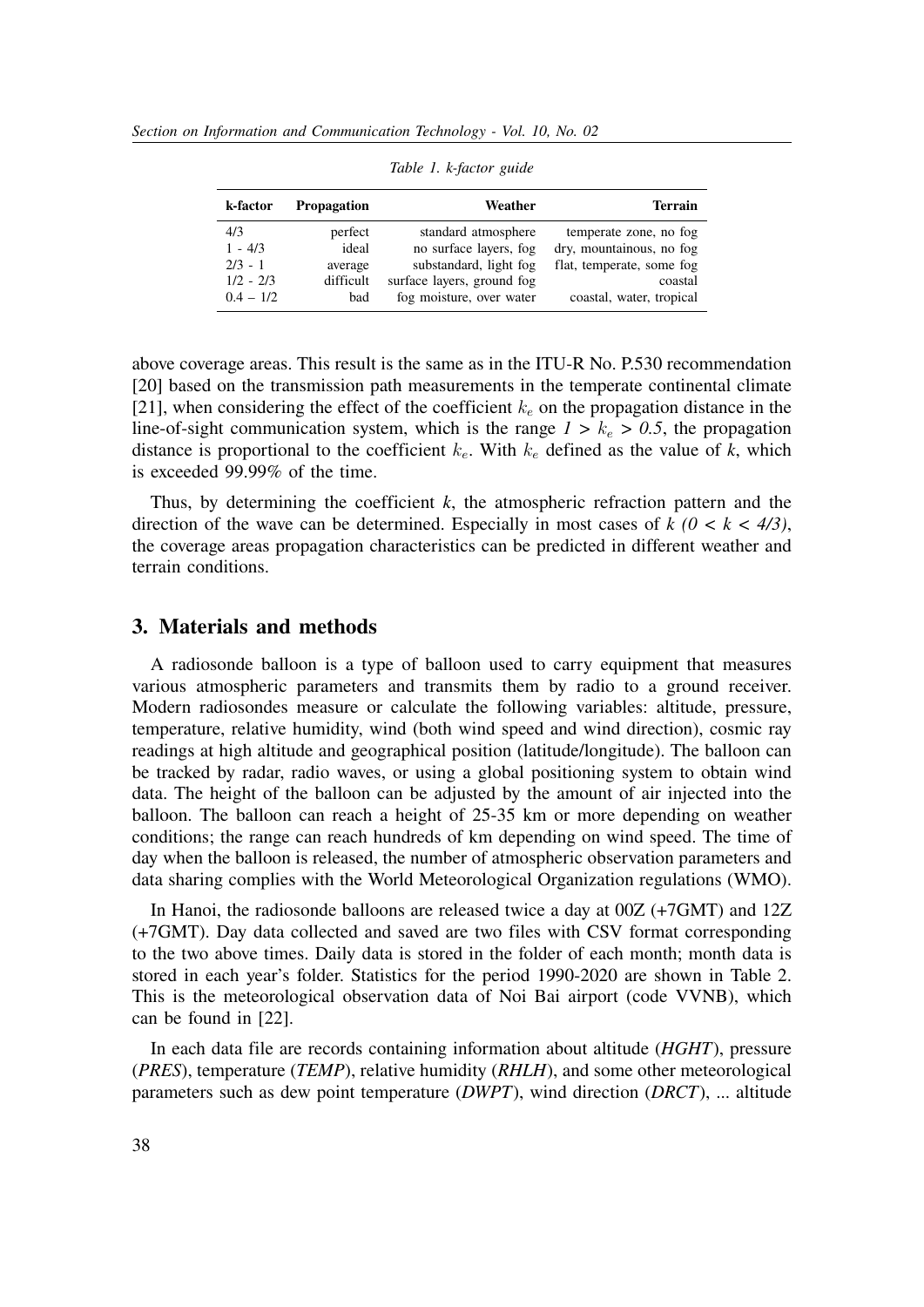| Year | File     | Year | File     | Year | File | Year | File |
|------|----------|------|----------|------|------|------|------|
| 1990 | 358      | 1998 | $\Omega$ | 2006 | 30   | 2014 | 28   |
| 1991 | 142      | 1999 | 465      | 2007 | 41   | 2015 | 32   |
| 1992 | 218      | 2000 | 148      | 2008 | 41   | 2016 | 698  |
| 1993 | 544      | 2001 | 47       | 2009 | 34   | 2017 | 697  |
| 1994 | $\Omega$ | 2002 | 39       | 2010 | 35   | 2018 | 678  |
| 1995 | $\Omega$ | 2003 | 25       | 2011 | 31   | 2019 | 420  |
| 1996 | $\Omega$ | 2004 | 22       | 2012 | 35   | 2020 | 655  |
| 1997 | $\Omega$ | 2005 | 24       | 2013 | 33   |      |      |

*Table 2. Radiosonde balloon data collection*

from the surface to 20 km, which includes many different observation heights and the unfixed distance between the heights. The data is processed and converts to 0.1 km spaced elevations;  $0.1$ ;  $0.2$ ;  $0.3$ ; ... to 20 km by the moving average method. The formula calculates the radio refractivity at each equally spaced height in (3, 4, 5, 6) from pressure, temperature, and humidity parameters.

The technique of using Global Navigation Satellite System (GNSS) receivers at Low Earth Orbit (LEO) to measure GNSS signals to study the atmosphere based on movement relative between LEO and GNSS satellites, as a result, the obtained GNSS signal can trip across the earth's atmosphere in the occultation according to the layers at different heights, which is called radio occultation [23], [24]. Several parameters such as density, temperature, pressure, and water vapor can be calculated through radio occultation. Currently, many LEO low-altitude satellites are launched into orbit to collect occultation data such as GPS/MET (USA), CHAMP (Germany), SAC-C (Argentina), Orsted (Denmark), ...

COSMIC/FORMOSAT-3 is a system consisting of meteorological observation satellites, ionosphere and climate (Constellation Observing System for Meteorology, Ionosphere and Climate-1) also called COSMIC1, is a cooperative space program between Taiwan (China) and the US launched in 2006 with the launch of 6 satellites into lowearth orbit. Currently, this program has completed its mission (in 2020) and replaced by COSMIC/FORMOSAT-7 or COSMIC2. The COSMIC satellite tomography data includes many different levels, along with many types of data at each level depending on how the data is processed. The moisture profile data at level 2 used in this paper is from the COSMIC/FORMOSAT-3 satellite distributed by CDAAC, requiring registration [25]. The data is collected for 2006-2020 using Curl (Client URL), a tool used to check the connection to the URL and is often used to transmit data. The time from 2006-2014 (112th day 2006 to 120th day 2014) is COSMIC2013 data, and from 2014-2020 (121st day 2014 to 116th day 2020) is COSMIC data.

Occultation data (tar file - file format on Unix-based systems) is stored in each year's directory with a total capacity of nearly 85 GB. In one data file, there are many moisture profile files (wetPrf) from different satellites. Statistics of data files in years, and the corresponding number of moisture profile files are as shown in Table 3.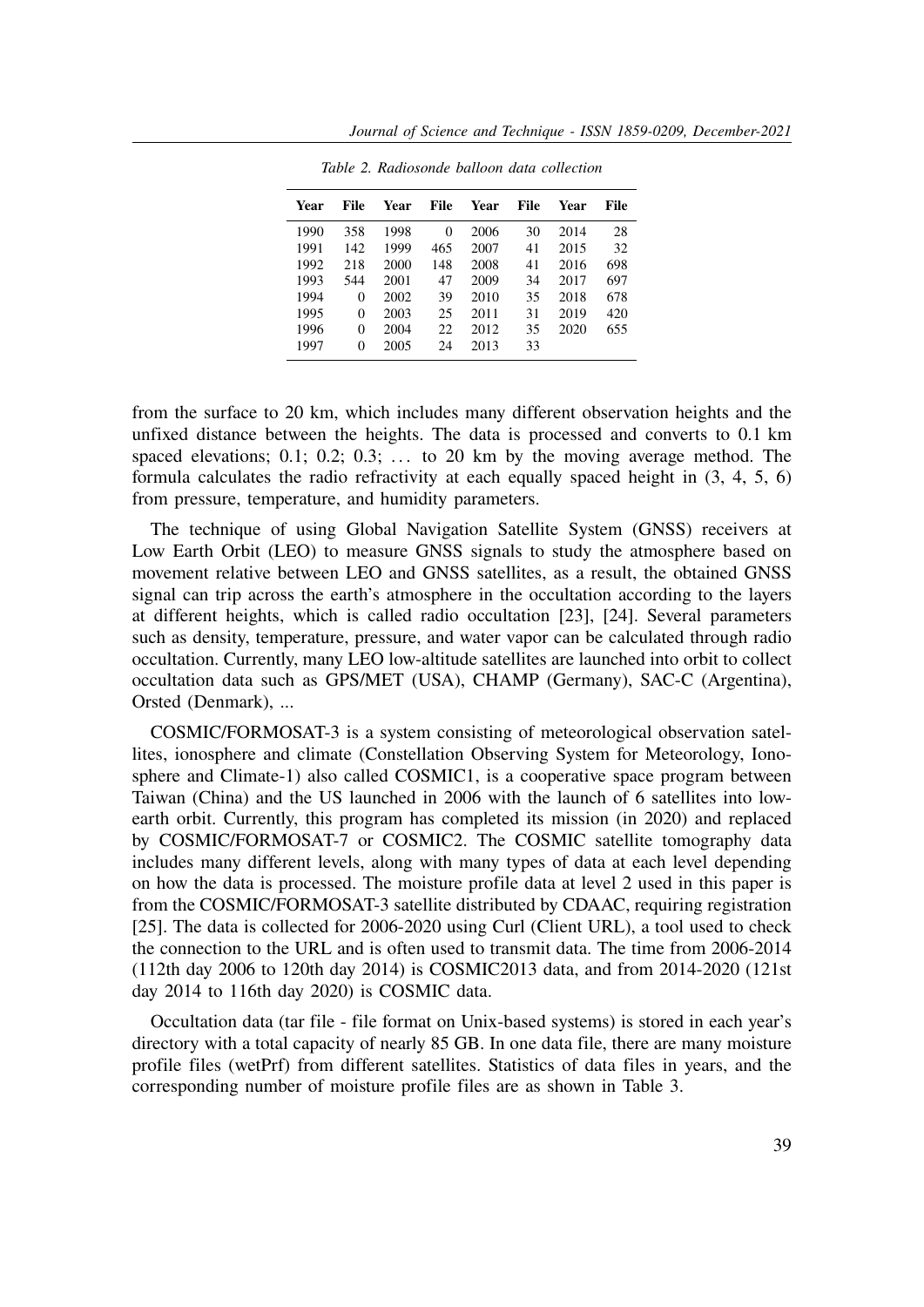| Year | Data File | Moisture Profile | Year | Data File | <b>Moisture Profile</b> |
|------|-----------|------------------|------|-----------|-------------------------|
| 2006 | 243       | 281245           | 2014 | 364       | 429029                  |
| 2007 | 365       | 758682           | 2015 | 361       | 251014                  |
| 2008 | 364       | 718207           | 2016 | 361       | 246530                  |
| 2009 | 365       | 403802           | 2017 | 352       | 126688                  |
| 2010 | 365       | 590234           | 2018 | 343       | 96986                   |
| 2011 | 364       | 416939           | 2019 | 202       | 48729                   |
| 2012 | 366       | 516079           | 2020 | 32        | 2193                    |
| 2013 | 365       | 598377           |      |           |                         |
|      |           |                  |      |           |                         |

*Table 3. Radio occultation data collection*

The moisture profile data is in the format of netCDF [26]. It is an open, self-describing data format that allows the storage of multidimensional data. Parameter data included in the moisture profile include: altitude above sea level (*MSL\_alt*) from 0.1 km to 39.9 km, the distance between each data layer is 0.1 km; longitude (*Lat*); latitude (*Lon*); pressure (*Pres*), temperature (*Temp*), relative humidity (*Vp*) and some other data fields. The radio refractivity (*Ref*) can be calculated in equations (3, 4, 5, 6). The number of days with radio occultation data in the Hanoi area is shown in Table 4. This is from calculating within a radius of  $2^{\circ}$  at the location with latitude 21.01°N and longitude 105.80°E.

*Table 4. Occulation data collection in the Hanoi area*

| Year | No. of days Year No. of days Year Day Year No. of days |         |         |         |       |    |
|------|--------------------------------------------------------|---------|---------|---------|-------|----|
| 2006 |                                                        | $-2010$ | $-2014$ | 87 2018 |       | 34 |
| 2007 |                                                        | $-2011$ | $-2015$ | 86      | 2019  | 20 |
| 2008 |                                                        | $-2012$ | $-2016$ | 100     | -2020 | -  |
| 2009 |                                                        | $-2013$ | $-2017$ | 48      |       |    |

The acquisition of radiosonde balloon data and occultation data can be performed by a program running in the background, operating continuously, automatically fetching data each time new data is detected, and storing it in local memory according to the folders of each year, month, and day. This article uses COSMIC data for 2014-2016 because there are many occultation data in the Hanoi area and 2016-2018 radiosonde balloon data due to incomplete data in 2019 and 2020 (in 2019, there is no data available on June and August, 2020 has missing multi-day figures). Based on the collected data, the radio refractive index according to atmospheric parameters and spatial structure of the radio refractive index can be calculated, thereby determining the variation of radio refractivity with altitude *G* and the effective earth radius coefficient *k*, that is the basis for determining radio wave propagation characteristics in the atmosphere of Hanoi area.

### **4. Results and Discussion**

Based on radiosonde balloon data, calculating the average radio refraction in the last five years from 2016-2020 results is shown in Table 5. The radiosonde balloon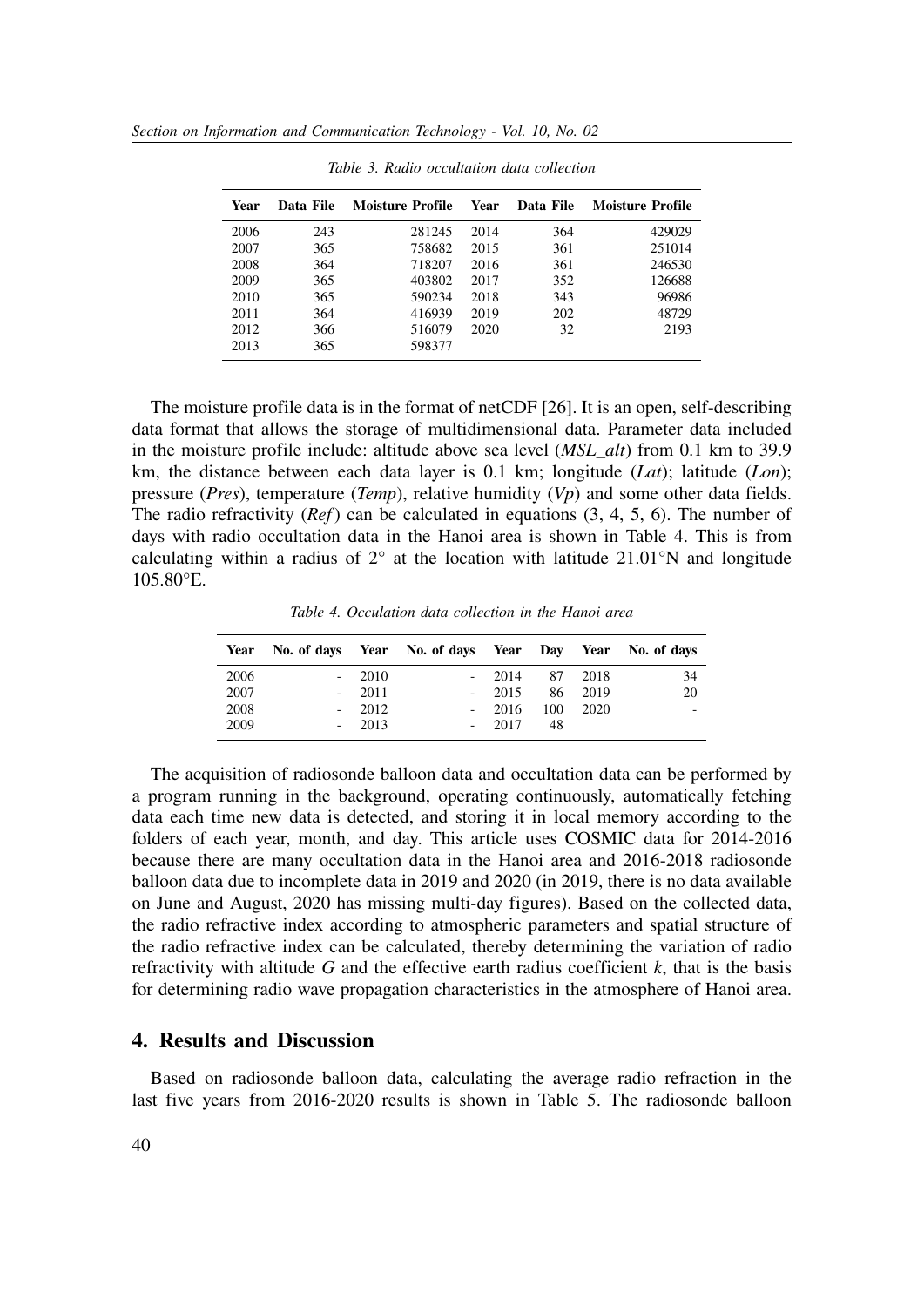method showed that for 2016-2018, the average radio refractivity was in the range of 38-370 N-units. The difference of radio refractivity values between years is little small. Specifically, the highest difference in maximum radio refractivity values is not more than 1 N-units, and the highest difference in minimum radio refractivity values is not more than 3 N-units. Generally, for 2016-2020, the radio refractivity is still in the range of 38-370 N-units, the difference in minimum values are not more than 3 N-units, and the difference in maximum values are not more than 4 N-units.

| Radio Refractivity (N-Units)           |                 |                 |                 |                 |                 |  |  |  |
|----------------------------------------|-----------------|-----------------|-----------------|-----------------|-----------------|--|--|--|
| Value                                  | 2018            | 2019            | 2020            |                 |                 |  |  |  |
| Min $(20.0 \text{ km})$<br>Max(0.1 km) | 40.71<br>368.49 | 40.83<br>369.19 | 38.05<br>368.89 | 40.68<br>365.84 | 40.90<br>366.23 |  |  |  |

*Table 5. Range of average radio refractivity of radiosonde balloon data*

The radio refractivity is determined based on occultation data in Table 4, giving the results for the range of average radio refractivity values for the years 2014-2019 with tomographic data in the Hanoi area as shown in Table 6.

*Table 6. Range of average radio refractivity of occultation data*

| Radio Refractivity (N-Units)           |                |                |                |                |                |                |  |  |
|----------------------------------------|----------------|----------------|----------------|----------------|----------------|----------------|--|--|
| Value                                  | 2014           | 2015           | 2016           | 2017           | 2018           | 2019           |  |  |
| Min $(39.9 \text{ km})$<br>Max(0.1 km) | 0.91<br>367.62 | 1.10<br>363.35 | 0.92<br>356.65 | 0.91<br>353.23 | 0.89<br>330.39 | 1.32<br>346.03 |  |  |

In the COSMIC method, the highest average radio refractivity is 368 N-units. At an altitude of nearly 40 km, the radio refractivity value gradually decreases to 0 N-units, The largest difference in radio refraction maximum values between 2014-2016 are not more than 11 N-units; if the years 2017-2019 are included, this value is up to 38 N-units because 2017-2019 have little occultation data at low altitudes. Because the radio refractivity has a significant value at low altitudes, so the highest value of radio refractivity in the years 2017-2019 is low. The difference in the lowest value of refractivity between the years is not more than 1 N-units.

From Table 5 and Table 6, in 2016-2019, the maximum average radio refractivity by the radiosonde balloon method is almost always greater than that of the radio occultation method. Specifically, in 2016 the difference in the maximum value of radio refractivity was 11.84 N-units. The difference of measured values in the following years is as follows: 15.96 N-units (2017), 38.5 N-units (2018), 19.81 N-units (2019). Calculating average maximum refractivity value over the years of using data for surveying for radiosonde balloon (2016-2018) and radio occultation (2014-2016), the difference in average maximum value is 6.32 N-units.

Calculation results depend on radio refractivity according to height as shown in Fig. 3,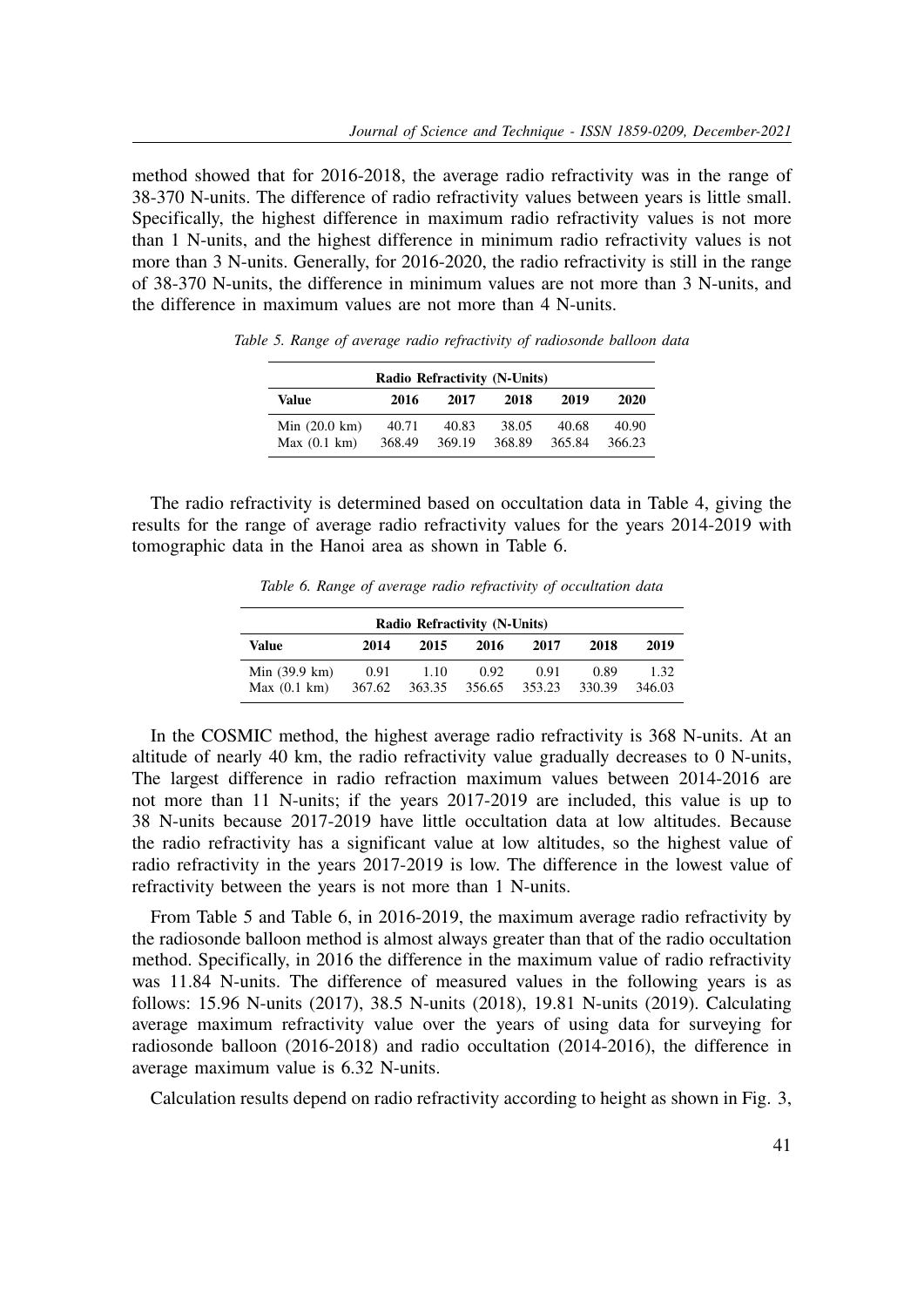with a solid line (above) is the result of indirect measurement of radio refractivity, dashed line (below) is the calculated value according to the standard model of ITU-R, according to formula (7). From the results in Fig. 3, it can be seen that: The curve showing the dependence of radio refraction on altitude in two methods of the radiosonde balloon and radio occultation is quite similar. They are almost similar, and slightly larger than the calculated value according to the ITU-R model, the radio refractivity decreases with altitude. The radio refractivity is close to the model value for high altitudes. At low altitudes, the difference is quite clear.



*Fig. 3. Observed refractivity (solid line) and refractivity according to ITU-R model (dashed line)*

The difference between the observed radio refractivity value and the value in the ITU-R model as shown in formula (7) representing the deviation from the reference value is calculated as follows:

$$
\Delta N_{hs} = N_h - N_s \qquad \text{(N-units)} \tag{10}
$$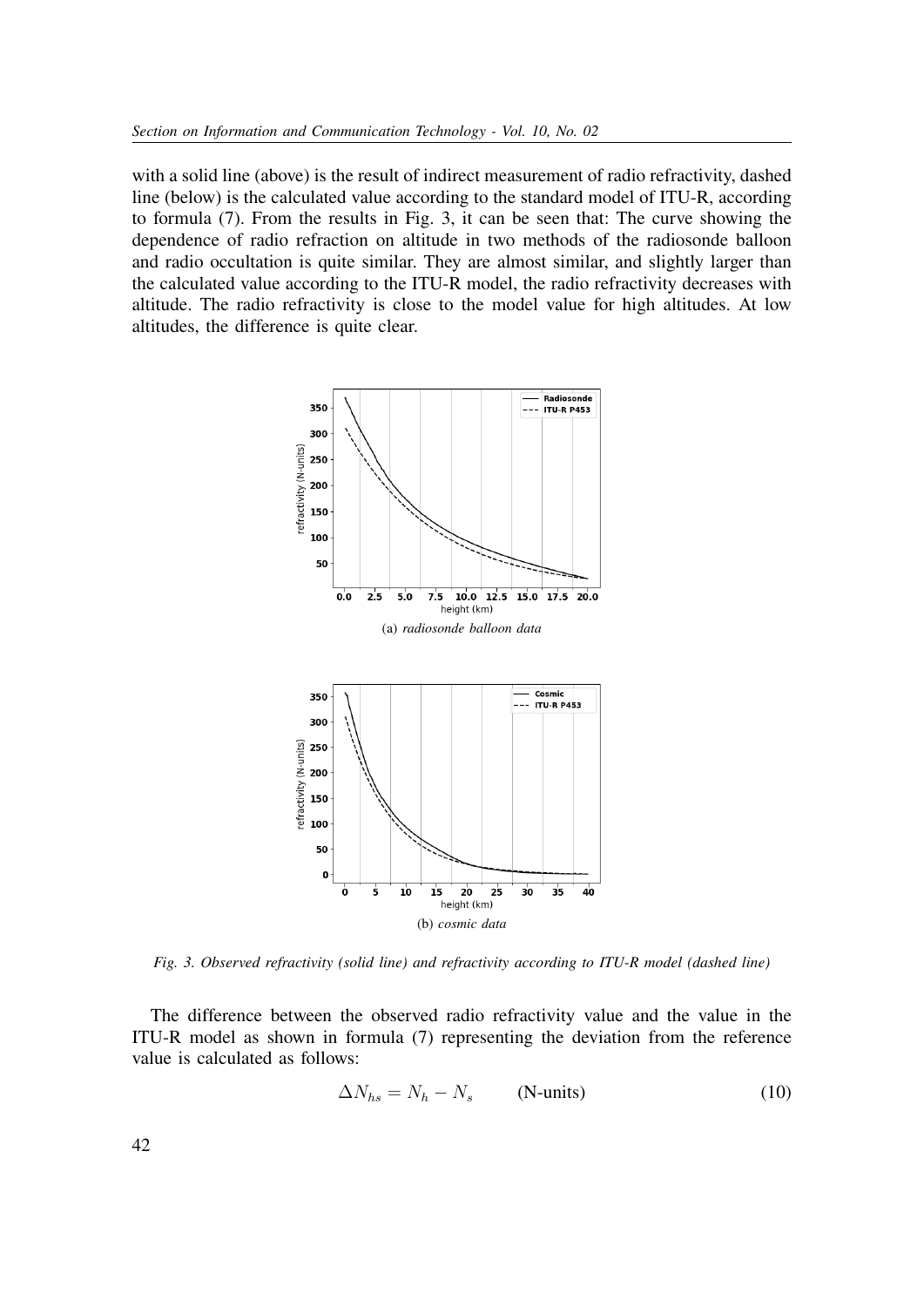where  $N_h$  (N-units) is the observed refractivity by indirect method at the height h (km),  $N<sub>s</sub>$  (N-units) is the refractivity calculated according to the ITU-R model.

The calculation of the absolute difference between the observed radio refractivity value and the ITU-R model value results in Fig. 4. The results show that the difference is not uniform and varies with altitude. The low-altitude atmosphere is the most significant at less than 60 N-units. Over 3.75 km, this difference is less than 20 N-units, at altitudes above 17.5 km, this difference is less than 10 N-units, at altitudes above 20 km, the difference is a small value at  $\pm 0$  N-units, which means that the observed value and the model value are almost similar.



*Fig. 4. The difference between the observed refractivity and the refractivity according to the ITU-R model*

The difference between radio refractivity values measured by radiosonde balloon method and radio occultation method is determined as follows:

$$
\Delta N_{rc} = N_r - N_c \qquad \text{(N-units)} \tag{11}
$$

where  $N_r$  (N-units) is the radio refractivity determined by the radiosonde balloon method,  $N_c$  (N-units) is the radio refractivity calculated by the radio occultation method.

Determination of the absolute difference between the radio refraction values observed by the radiosonde balloon method and the radio occultation method gives the results in Fig. 5. It is found that the radio refraction value is in the radiosonde balloon method in most altitudes is larger than that in radio occultation. Only around the altitudes of 2.5 km, 7.5 km and 15.0 km, the radio occultation value is greater than the radiosonde balloon value, but not by much less than 2 N-units. The maximum value difference of the two measurements is at less than 13 N-units. Meanwhile, the largest mean difference in radiosonde balloon and radio occultation methods is 6.32 N-units. This is explained because in 2014, 2015, the radio refractivity did not have the maximum value at small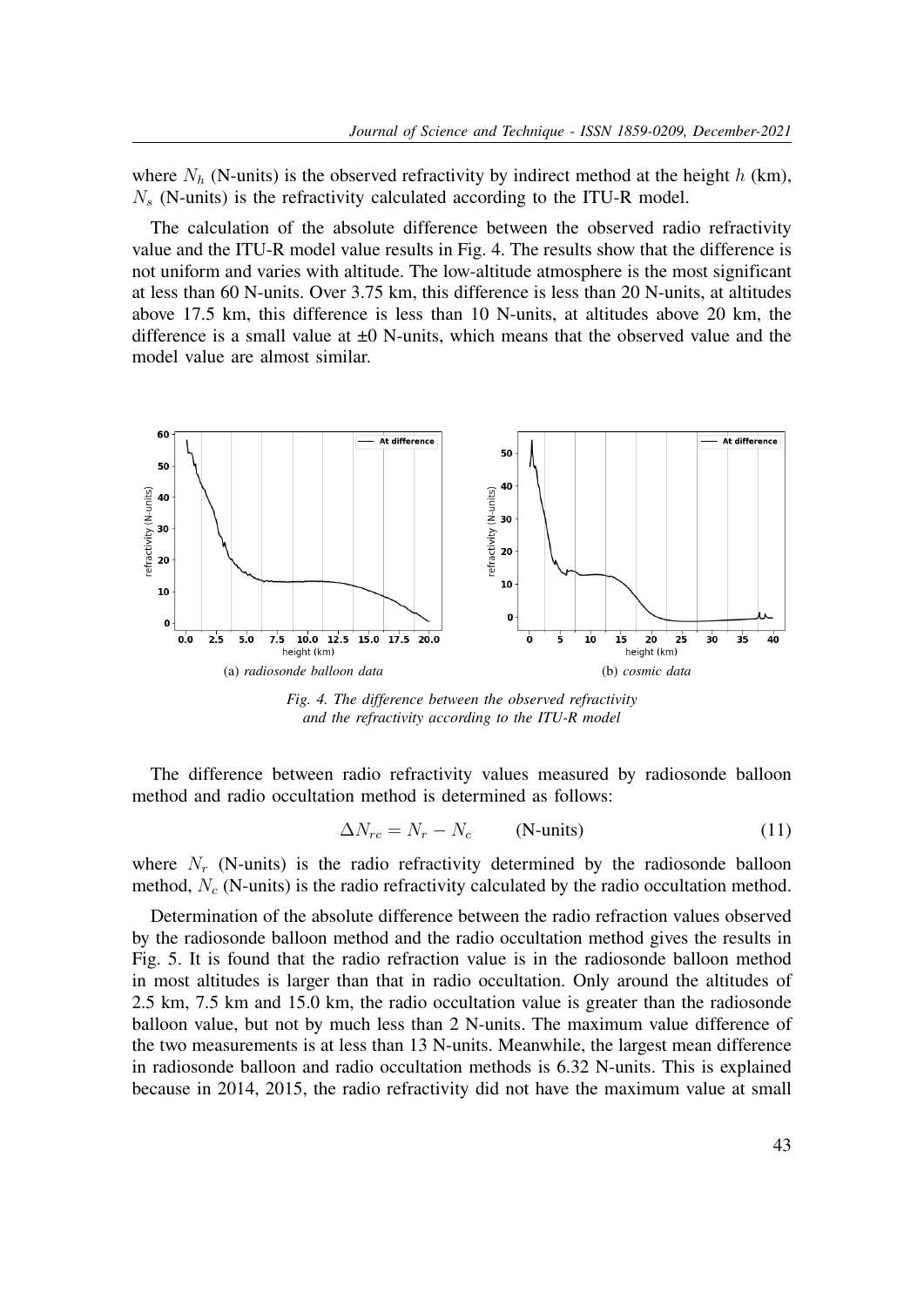altitudes, so the absolute difference for each height in the two measurements is different. At altitudes below 6.25 km, the value difference of the two measurements seems to be higher at lower altitudes. At low altitudes, the difference is shown more.



*Fig. 5. The difference between refractivity observed by radiosonde balloon and radio occultation method*

Calculating the variation of radio refractivity with altitude (gradient) gives the result shown in Fig. 6. Unlike the radio refractivity, vertical gradient of refractivity *G* is independent of altitude. However, in general, the gradient tends to increase with altitude. In the range of fewer than 10 km, radio refractivity varies significantly with altitude, thus affecting many of the trajectories of the wave.



*Fig. 6. Variation of radio refractivity with altitude*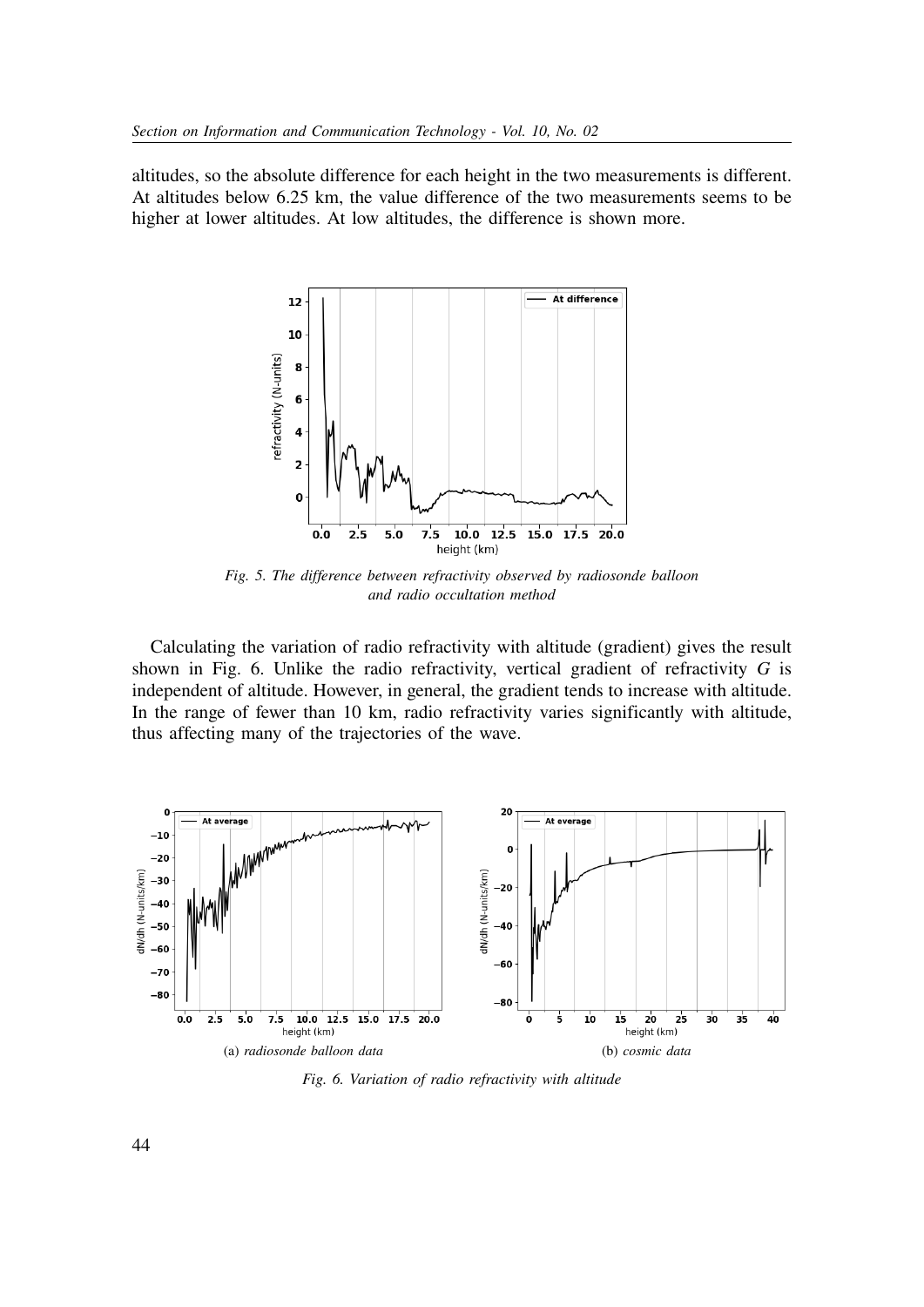Specifically, at altitudes below 3.75 km, the value of *G* changes much around *G = -40* N-units/km, in the range of 3.75-10 km, the value of *G* changes less and at *G > -40* N-units/km. In the range from 10-35 km, the *G* value changes little, then the propagation direction of the wave is stable. The variation of radio refractivity with altitude has an unusual change at an altitude of 35-40 km. This is related to the phenomenon of temperature inversion (also called thermal inversion), when the temperature of the upper atmosphere is higher than the temperature of the lower atmosphere, leading to an increase in the radio refractive index with altitude and an abnormal change in the value of *G*. This phenomenon usually occurs with high frequency in winter when the air is stable, the night is prolonged and cold air comes in.



*Fig. 7. Variation of effective earth radius coefficient*

The effective earth radius coefficient  $k$  is used to determine the propagation direction of waves in the atmosphere. As shown in Fig. 7, the factor *k* is also independent of height. Generally, *k* tends to decrease with altitude. The effective earth radius coefficient always has a value of  $k > 0$ , as a result, the waves will propagate under sub-refraction conditions or in the super-refractive conditions, the wave bents downward with  $k > 1$ , upward with  $k < l$  and does not occur the ducting refraction corresponding to the case  $-\infty < k < 0$ . Wave propagation in super-refractive conditions is because Hanoi area has tropical monsoon climate, there are storms and thunderstorms every year, and superrefraction usually occurs before each storm [27], so there is super-refraction during wave propagation. At an altitude of 10-35 km, the factor *k* does not change much in the range of 1.0-1.2, then the wave propagation is under ideal conditions and without a surface layer (as shown in Table 1), the wave ray can propagate further than no refraction.

Since the atmosphere radio refractive index is always greater and close to unity (>1), the way-ray propagates more slowly in free space, which increases the delay in measurements and causes errors in locating use GNSS. The study of the troposphere delay will provide a way to compensate for this delay, helping to improve positioning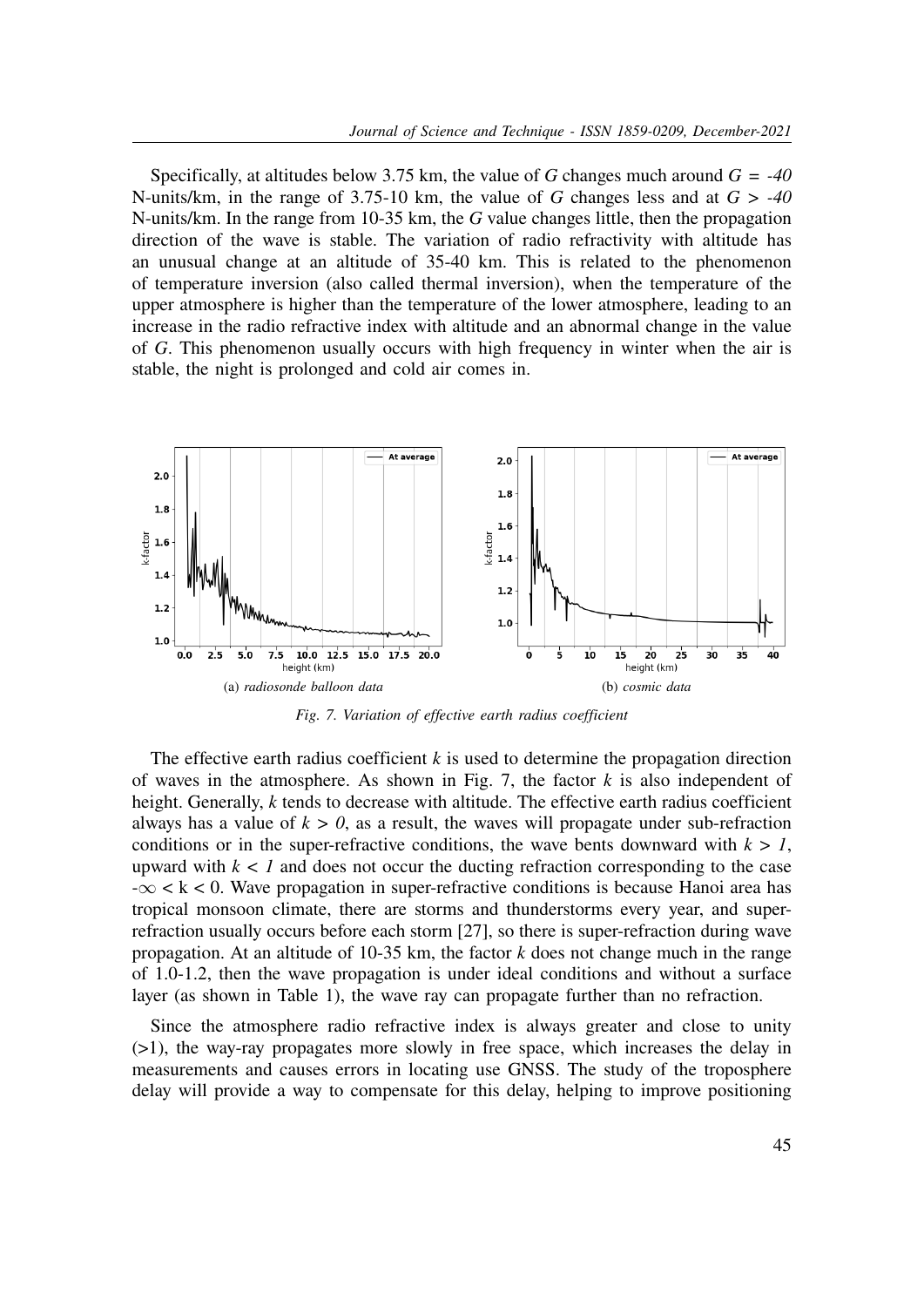accuracy. The tropospheric delay is a function of the total refractivity *N* (N-units), which depends on the pressure  $P$  (mbar or hpa), the temperature  $T(K)$  and the relative humidity *RH* (%) or vapor component pressure *e* (mbar or hpa) along the path of the signal along with the receiver position.

The *ZTD* (Zenith Tropospheric Delay) or vertical delay can be calculated by integration of the total refractivity along the signal transmission path according to the formula as follows [28]:

$$
ZTD = 10^{-6} \int_0^\infty N(h)dh = 10^{-6} \sum_{i=1}^{top} N_i \Delta s_i \qquad (m)
$$
 (12)

where  $N_i$  (N-units) is the radio refractivity at the i-th level,  $\Delta s_i$  is the distance (m) between the i-th and i+1 level.

From *ZTD*, it is possible to determine the delay in different slant directions by a mapping function, which is dependent on both elevation and azimuth [29].

With the data of 02/2016 of the radiosonde balloon, the calculated results of the zenith delay are shown in Fig. 8. The smallest tropospheric delay (the zenith delay) is a variable quantity; most of the time it is above the level 2.12 m, while calculated according to the ITU-R model, this delay is unchanged, at less than 2.12 m (horizontal dashed line). This delay change is one of the causes that makes the results of the positioning measurement also to change and cause errors.



*Fig. 8. Variation of zenith delay using radiosonde balloon data. The below horizontal dashed line is from the ITU-R model*

Radiosonde balloon data is an in-situ measurement, which is one of the most practical sources of data for the most accurate refractive index calculations. Therefore, we suggest using this data source when it is necessary to correct for the effect of the tropospheric delay. Its limitation applies to a small range; when required in other locations where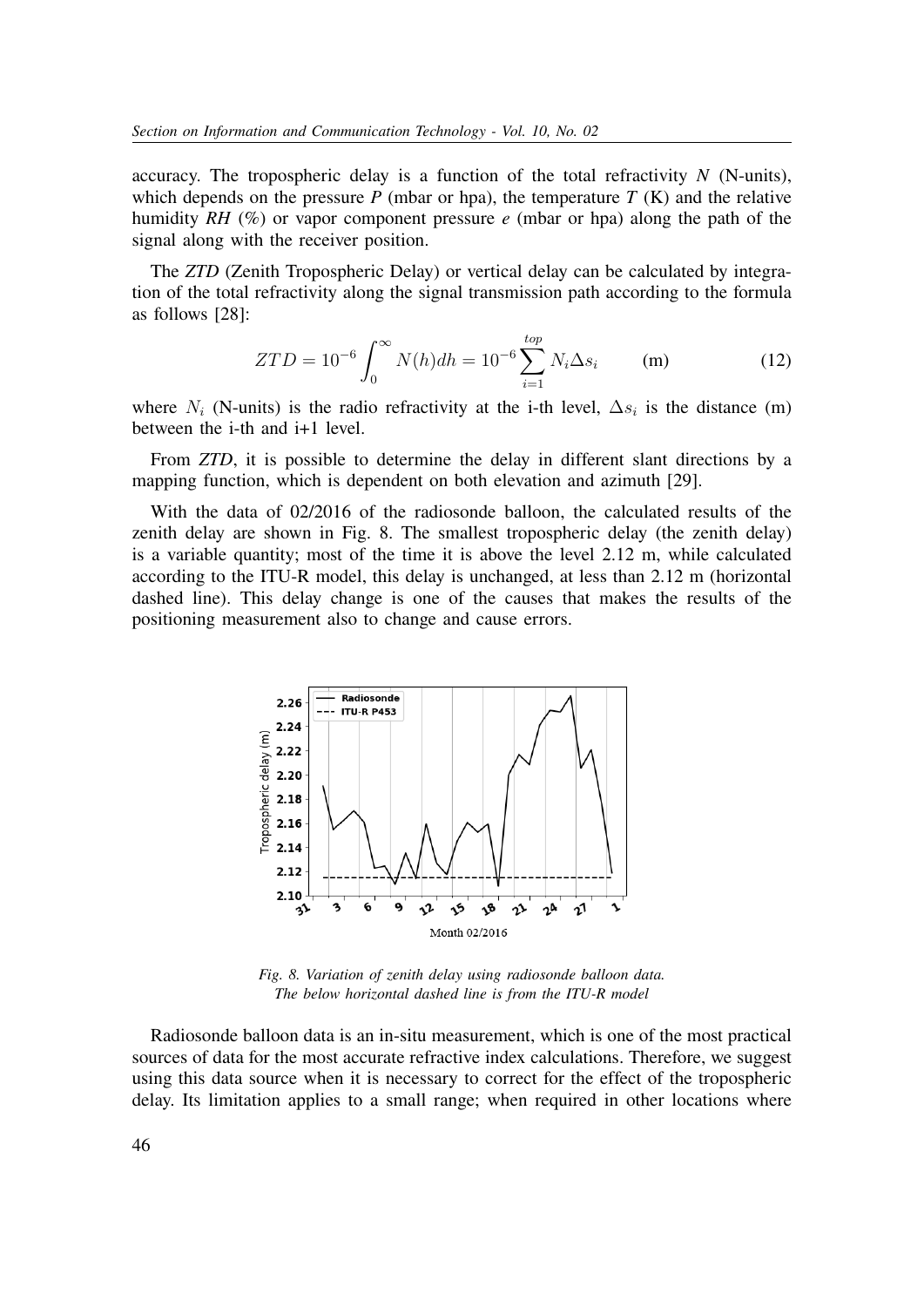no radiosonde balloon data are available, COSMIC data or alternative models are used. COSMIC data allows the survey of radio refractive index over a wide range (countries, territories) with less precision. The data is limited (although there are 14 years of global data but the data for an area is not much; the statistical results are as shown in Table 4), specifically when observing the average radio refractivity value, the different value of the radio occultation method compared with the radiosonde balloon method in levels up to 13 N-units. Calculating the refractive index according to the ITU-R model allows it to be applied globally. However, its accuracy is less than the data of radiosonde balloons or COSMIC, so not applicable to the problem that needs tropospheric delay to be determined accurately to a few centimeters as in altimeter satellite applications.

The results here also show that the observed radio refractivity is much different from the ITU-R model value in the low-atmospheric range, i.e., the ITU-R model value is less accurate at low altitudes; this difference amounts to almost 60 N-units. The reason is that the state of the atmosphere is affected by geographical factors at low altitudes are more, so there is a difference in the refractive index value at low altitudes. Therefore, we proposes to use in-situ measurements to obtain an accurate refractive index when studying wave propagation conditions in the atmosphere.

#### **5. Conclusions**

By simultaneously using balloon data and radio occultation data, this article has shown the main features of radio refractive index and radio wave propagation conditions in the atmosphere of Hanoi area, in addition, it is proposed to use in-situ measurement to obtain the radio refractive index accurately when studying wave propagation conditions in the atmosphere if these data are available.

## **References**

- [1] M. Trevor, *Microwave Radio Transmission Design Guide, Second Edition*. Artech House, 2009.
- [2] J. Lavergnat and M. Sylvain, *Radio Wave Propagation: Principles and Techniques*. John Wiley & Sons, 2000. [3] K. Malek, E. Mohamed, and N. Aboelmagd, *Multifunctional Operation and Application of GPS*, ch. GNSS
- Error Sources. IntechOpen, 2018. [4] I. Mouhannad and L. Vadim, "Algorithm for tropospheric delay estimation using genetic algorithm for calculating the coordinates of a stationary GNSS receiver," in *AIP Conference Proceedings 2318, 130002*, 2021.
- [5] J. M. Fernandes, C. Lázaro, and T. Vieira, "On the role of the troposphere in satellite altimetry," *Remote Sensing of Environment*, vol. 252, 2021.
- [6] R. E. McGovin, *A survey of the technuiqes for measuring the radio refaction index*. U. S. Department of Commerce, National Bureau of Standards, 1962.
- [7] B. R. Bean and E. J. Dutton, *Radio Meteorology*. National Bureau of Standards Monograph 92, U.S. Government Printing Office, 1966.
- [8] ITU-R, "The refractive index: Its formula and refractivity data," Recommendation No. P.453-14, International Telecommunication Union, 2019.
- [9] I. J. Etokebe, M. U. Kufre, and I. A. Ezenugu, "Determination of atmospheric effective earth radius factor (k-factor) under clear air in Lagos, Nigeria," *Mathematical and Software Engineering*, vol. 2, pp. 30–34, 2016.
- [10] E. U. Kingsley and A. Samuel, "Review of methodology to obtain parameters for radio wave propagation at low altitudes from meteorological data: New results for Auchi area in Edo state, Nigeria," *Journal of King Saud University - Science*, vol. 31, pp. 1445–1451, 2019.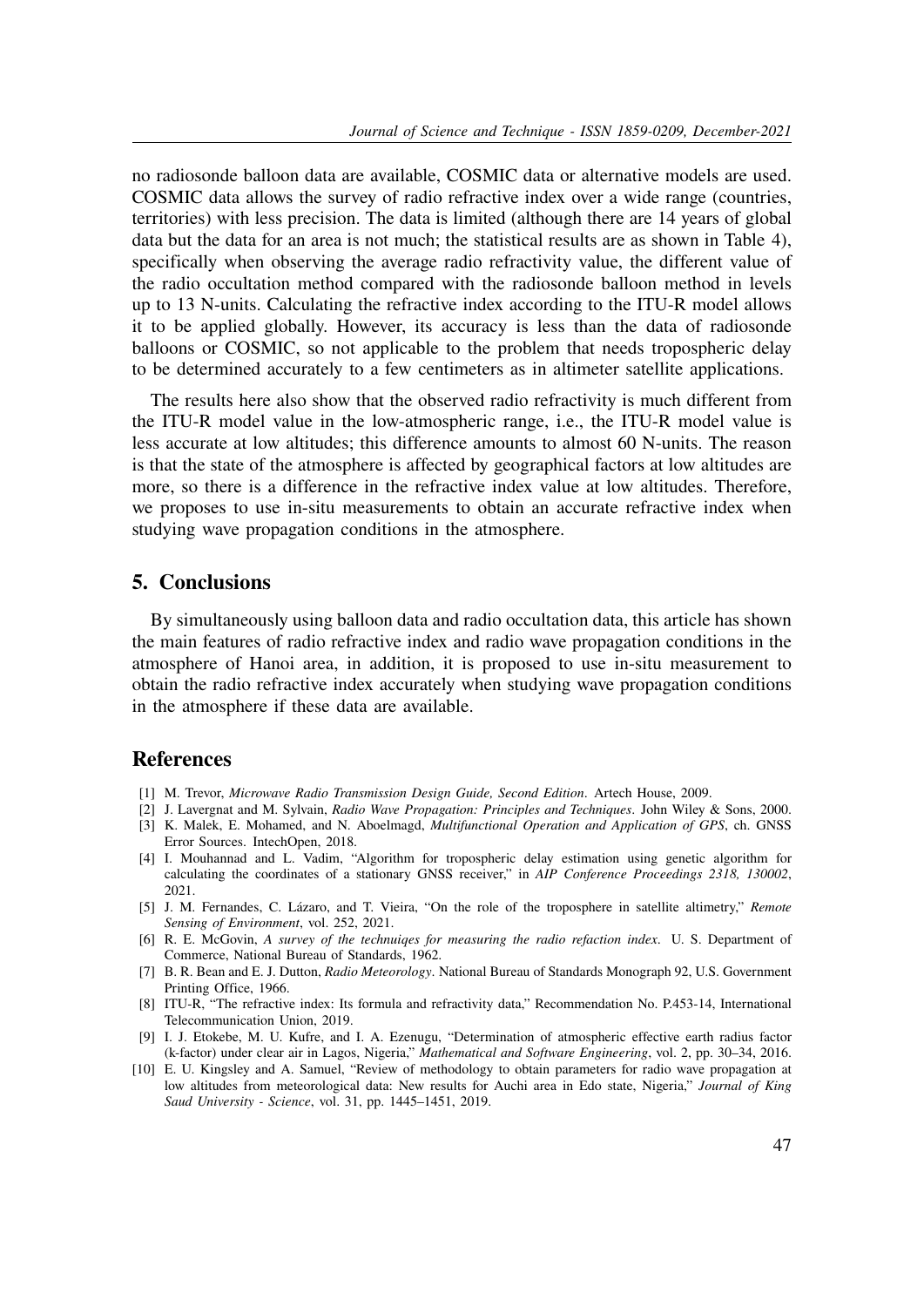- [11] G. Martin and K. Vaclav, "Atmospheric refraction and propagation in lower troposphere," *Electromagnetic Waves*, 2011.
- [12] T. J. Afullo, M. O. Adongo, T. Motsoela, and D. F. Molotsi, "Estimates of refractivity gradient and k-factor ranges for Botswana," *The Transactions of the S.A Institute of Electrical Engineers*, 2001.
- [13] S. Mentes and Z. Kaymaz, "Investigation of surface duct conditions over Istanbul, Turkey," *Journal of Applied Meteorology and Climatology*, vol. 46, pp. 318–337, 2007.
- [14] J. Bech, A. Sairouni, B. Codina, J. Lorente, and D. Bebbington, "Weather radar anaprop conditions at a mediterranean coastal site," *Physics and Chemistry of the Earth, Part B: Hydrology, Oceans and Atmosphere*, vol. 25, pp. 829–832, 2000.
- [15] C. A. Levis, J. T. Johnson, and F. L. Teixeira, *Radiowave Propagation : Physics and Applications*. John Wiley & Sons, 2010.
- [16] L. N. Tho, "Basic radio propagation & path engineering," *ECSE413B: Communications Systems II*, 2008.
- [17] L. W. Barclay, *Propagation of radiowaves*. Institution of Electrical Engineers, 2013.
- [18] A. T. Adediji, M. O. Ajewole, and S. E. Falodun, "Distribution of radio refractivity gradient and effective earth radius factor (k-factor) over Akure, South Western Nigeria," *J. Atmosp. Solar-Terrestrial Phys*, vol. 73, pp. 2300–2304, 2011.
- [19] A. E. A. K. Firas and H. A. Rasha, "An analytic study for the effect of antenna height on line-of-sight VHF/UHF communications coverage distance applied to Baghdad city," *Periodicals of Engineering and Natural Sciences*, vol. 7, pp. 1965–1976, 2019.
- [20] ITU-R, "Propagation data and prediction methods required for the design of terrestrial line-of-sight systems," Recommendation No. P.530-17, International Telecommunication Union, 2017.
- [21] L. Boithias and J. Battesti, "Protection against fading on line-of-sight radio-relay systems (in French)," *Ann des Télécomm*, vol. 22, pp. 230–242, 1967.
- [22] "Atmospheric Soundings University of Wyoming, Department of Atmospheric Science." http://weather.uwyo. edu/upperair/sounding.html. Accessed on December 6, 2021.
- [23] Y.-H. Kuo, S. Sokolovskiy, R. A. Anthes, and F. Vandenberghe, "Assimilation of GPS radio occultation data for numerical weather prediction," *Special issue of Terrestrial, Atmospheric and Oceanic Science*, vol. 11, pp. 157–186, March 2000.
- [24] Y. A. Liou, A. G. Pavelyev, S. S. Matyugov, and O. I. Yako, *Radio Occultation Method for Remote Sensing of the Atmosphere and Ionosphere*. InTech, 2010.
- [25] "CDAAC: COSMIC Data Analysis and Archive Center University Corporation for Atmospheric Research, UCAR Community Programs." https://cdaac-www.cosmic.ucar.edu/cdaac/index.html. Accessed on December 6, 2021.
- [26] "Network Common Data Form (NetCDF) University Corporation for Atmospheric Research, UCAR Community Programs." https://www.unidata.ucar.edu/software/netcdf. Accessed on December 6, 2021.
- [27] S. Park and F. Fabry, "Estimation of near-ground propagation conditions using radar ground echo coverage," *Journal of Atmospheric and Oceanic Technology*, vol. 28, pp. 165–180, 2011.
- [28] S. Osah, A. A. Acheampong, C. Fosu, and I. Dadzie, "Evaluation of zenith tropospheric delay derived from ray-traced VMF3 product over the West African region using GNSS observations," *Advances in Meteorology*, 2021.
- [29] Q. Zhao, Y. Yao, W. Yao, and Z. Li, "Real-time precise point positioningbased zenith tropospheric delay for precipitation forecasting," *Sientific Reports*, 2018.

*Manuscript received 22-07-2021; Accepted 30-11-2021.* ■